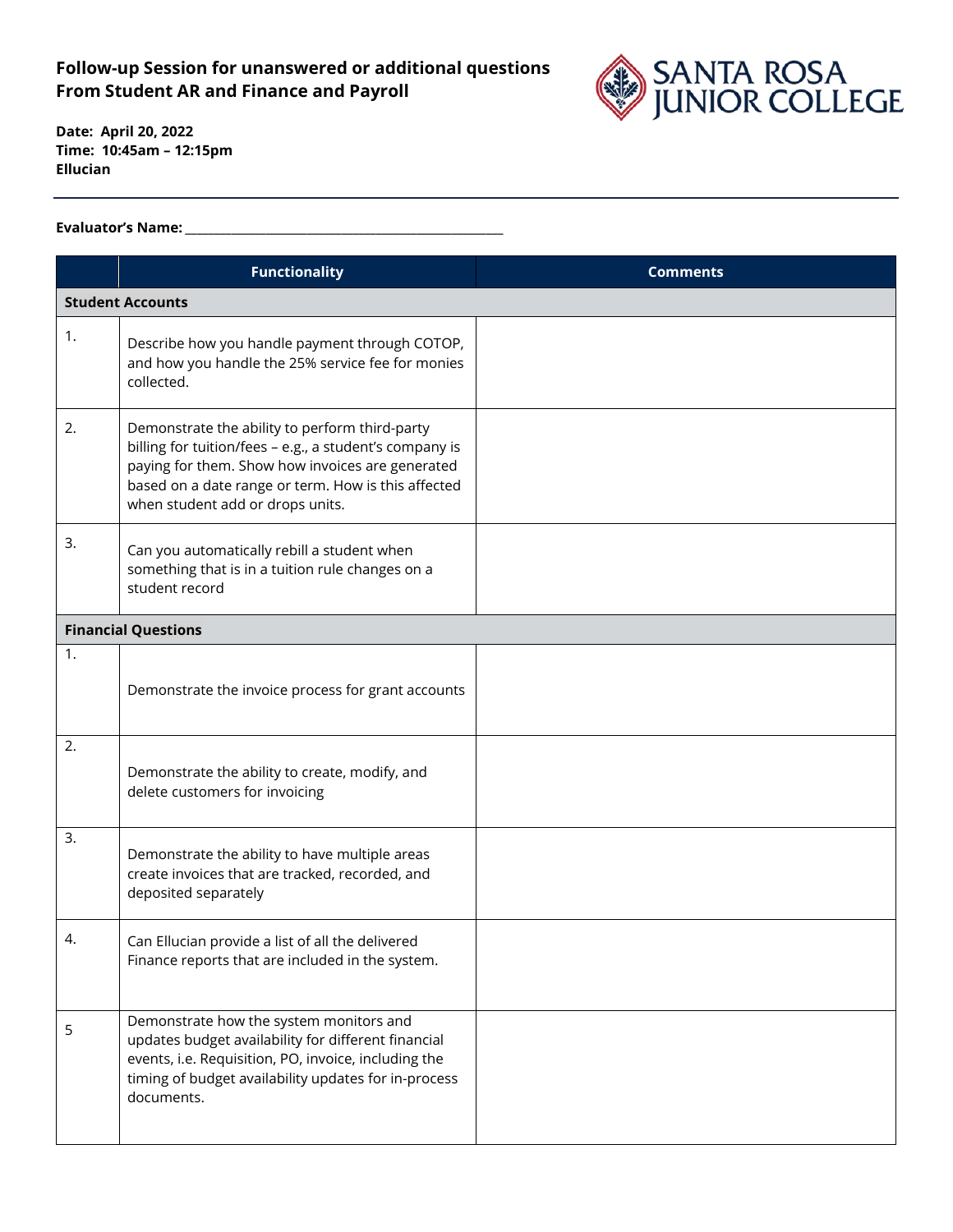## **Follow-up Session for unanswered or additional questions From Student AR and Finance and Payroll**



**Date: April 20, 2022 Time: 10:45am – 12:15pm Ellucian**

|                                                              | <b>Functionality</b>                                                                                                                                                                                                                                                                                                                                                                                                                                                                                                          | <b>Comments</b> |  |
|--------------------------------------------------------------|-------------------------------------------------------------------------------------------------------------------------------------------------------------------------------------------------------------------------------------------------------------------------------------------------------------------------------------------------------------------------------------------------------------------------------------------------------------------------------------------------------------------------------|-----------------|--|
| 6                                                            | Demonstrate the ability to create a deposit that<br>does not involve a student account or is not<br>associated with an invoice                                                                                                                                                                                                                                                                                                                                                                                                |                 |  |
| 7                                                            | With respect to cash receipting, demonstrate the<br>following:<br>Reimbursement of petty cash or cash<br>$\bullet$<br>advance (they shows the initial, not the<br>reimbursement)<br>Receipt of student account payments or<br>$\bullet$<br>miscellaneous (general ledger) deposits<br>(cash, check, credit card)<br>Generation of a deposit report that<br>includes bank deposit data<br>Generation of reports at the end of a<br>$\bullet$<br>cashiering session, e.g. reconciliation,<br>transaction summary, error reports |                 |  |
| 8                                                            | Demonstrate how invoices include payments<br>received and outstanding amounts due by line item                                                                                                                                                                                                                                                                                                                                                                                                                                |                 |  |
| 9                                                            | Demonstrate ability to generate invoices - including<br>inception-to[1]date totals invoiced and received<br>(grants).                                                                                                                                                                                                                                                                                                                                                                                                         |                 |  |
| 10                                                           | Demonstrate the ability to generate invoice based<br>on expenditures period (e.g., 07/01/22 - 09/30/22)<br>(grant).                                                                                                                                                                                                                                                                                                                                                                                                           |                 |  |
| 11.                                                          | Demonstrate or discuss if your solution has an e-bid<br>system and contracts.                                                                                                                                                                                                                                                                                                                                                                                                                                                 |                 |  |
| 12.                                                          | Can Ellucian provide a list of all the delivered<br>Finance reports that are included in the system.                                                                                                                                                                                                                                                                                                                                                                                                                          |                 |  |
| Payroll Questions - This question can be answered in writing |                                                                                                                                                                                                                                                                                                                                                                                                                                                                                                                               |                 |  |